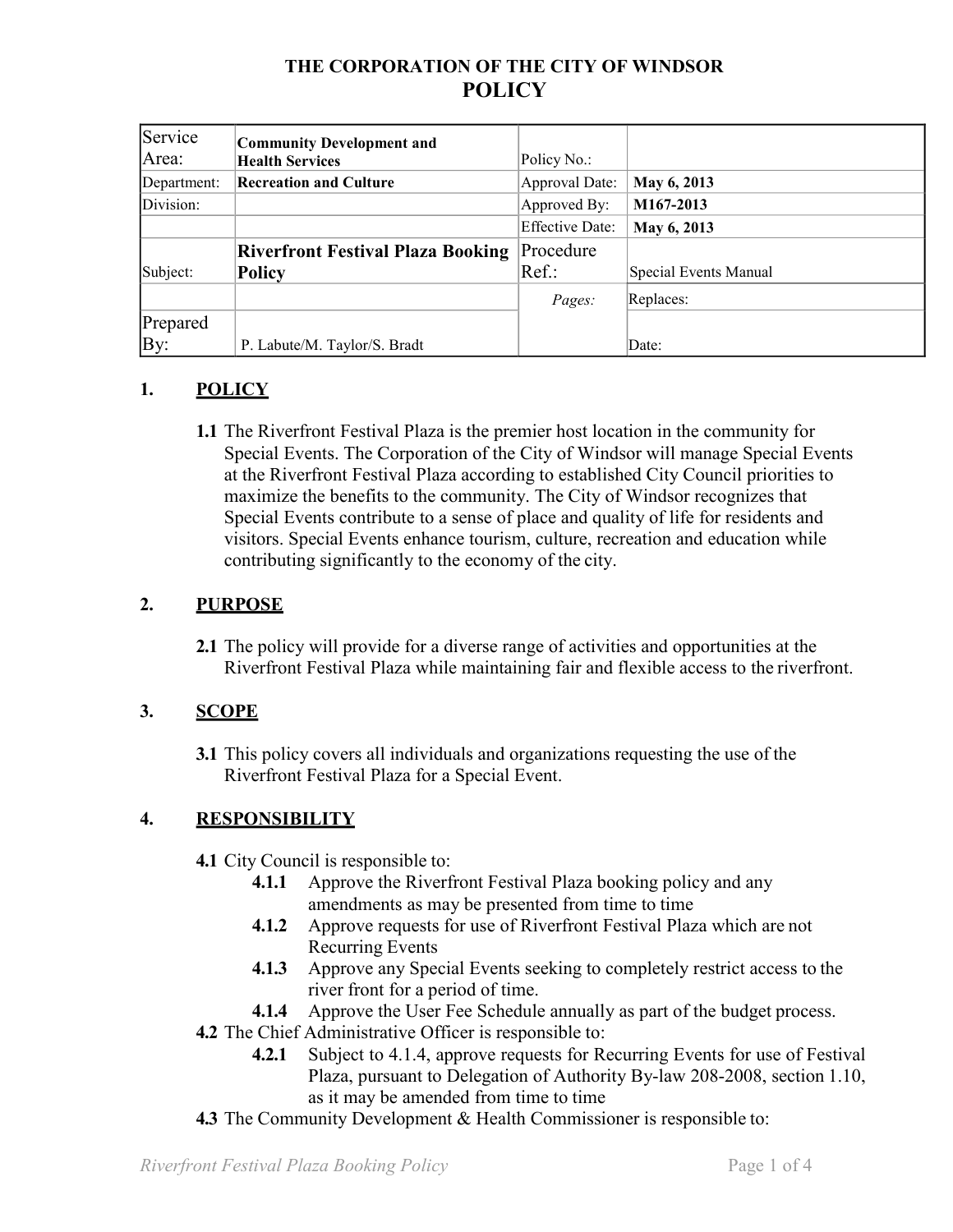- **4.3.1** Direct a review of the policy at least once every term of Council to ensure its alignment with established Council priorities.
- **4.4** The Executive Director of Recreation and Culture is responsible to:
	- **4.4.1** Undertake a review of the policy every term of Council.
	- **4.4.2** Approve the Special Events Manual annually
	- **4.4.3** Direct implementation of the policy, procedures and application process
	- **4.4.4** Make recommendations to City Council or the CAO, as applicable, relative to Special Events
	- **4.4.5** Approve the site plan for each Special Event in consultation with affected City departments and the Special Events Resource Team to maintain the safety of all attendees and generate the maximum financial return
	- **4.5** The Manager of Leisure Outreach is responsible to:
		- **4.5.1** Determine the deadlines to receive applications requesting use of Festival Plaza and incorporate into the Special Events Manual
		- **4.5.2** Provide oversight to the annual review of the Special Event Manual
		- **4.5.3** Provide oversight to the evaluation of requests for Special Events at Festival Plaza
		- **4.5.4** Make recommendations to the Executive Director regarding all of the above
	- **4.6** The Coordinator of Community Special Events is responsible to:
		- **4.6.1** Coordinate the annual review and update of operational guidelines and procedures
		- **4.6.2** Coordinate the assessment of requests for use of Festival Plaza with affected departments and the Special Event Resource Team
		- **4.6.3** Ensure that all paperwork required by City of Windsor departments is completed by the Event Organizer and received by the appropriate department according to established timelines
		- **4.6.4** Serve as liaison between the Special Event organizer and the Special Events Resource Team (SERT)
		- **4.6.5** In consultation with the Special Event organizer and SERT, make recommendations regarding the site plan to the Executive Director
		- **4.6.6** Maintain any records produced
	- **4.7** The Special Events Resource Team will:
		- **4.7.1** Act in an advisory capacity regarding the execution of Special Events at Riverfront Festival Plaza
		- **4.7.2** Advise of any changes in their governing legislation (Fire code, Alcohol and Gaming Commission of Ontario regulations, etc.) that may affect the application process, requirements and procedures
		- **4.7.3** Provide input into annual operations review
		- **4.7.4** Work with Special Event organizers to execute the Special Event.
	- **4.8** Special Event Organizers will:
		- **4.8.1** Submit requests for the use of Festival Plaza and Stage in writing and accompanied by a non-refundable deposit identified in the Schedule of Fees approved annually by City Council.
		- **4.8.2** Ensure all required documentation i.e. insurance requirements, proof of legal name, is submitted to the City within established timeframes as identified in the Special Events Manual.
		- **4.8.3** Be responsible for any additional fees resulting from the requirement to adjust the site plan of the Plaza for the safety and security of patrons.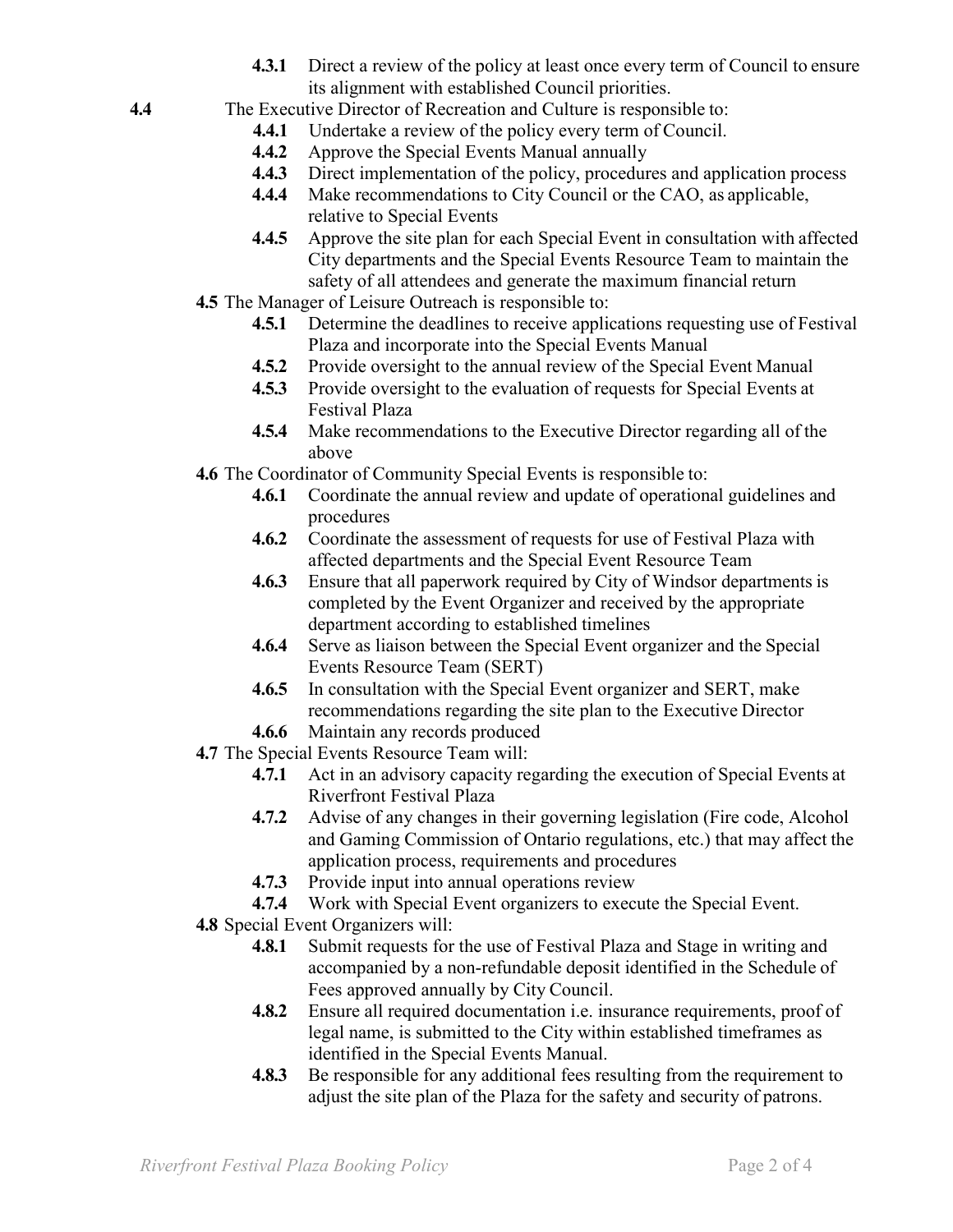## **5. GOVERNING RULES AND REGULATIONS**

- **5.1** Use of Riverfront Festival Plaza will be in accordance with the following rules and regulations:
	- **5.1.1** East-west traffic flow will be maintained in some manner for all Special Events unless City Council directs otherwise
	- **5.1.2** When modifications to Festival Plaza are required for a Special Event, Administration will act according to direction previously approved by City Council. All requests for Special Events at Riverfront Festival Plaza and Stage must be received in writing by the Recreation and Culture division according to established timelines and be accompanied by a nonrefundable deposit
	- **5.1.3** Special Events approved by City Council and hosted by the City of Windsor will be given priority consideration for use of the space. In the event that a Council approved event displaces a previously booked event, Administration will make every effort to accommodate the displaced event in an alternate location or on an alternate date
	- **5.1.4** Requests by Recurring Events in Good Standing, submitted with the required non-refundable deposit, will receive priority booking
	- **5.1.5** Where Recurring Events request a date change, the Recurring Event will be given a new date, subject to availability, in priority to other Special Events which are not Recurring Events in Good Standing
	- **5.1.6** Subject to the assessment noted in Section 4.6.2., requests for Special Events which are not Recurring Events, but the organization is in Good Standing, will be considered according to Section 1.1 – the strategic priorities of City Council and the impact on the economy of the community. After such evaluation, if two or more events are considered equal, the date shall be awarded based on the order in which the request was received by the Recreation and Culture department. Requestors must have the required documentation in order and be in Good Standing
	- **5.1.7** Verbal requests for Special Events at Riverfront Festival Plaza and Stage will not be considered

#### **5.2** Definitions:

- **5.2.1** Special Event an event that has a greater impact on Festival Plaza than casual use; or has more than 300 people in attendance; or may impact traffic flow; or includes amplified sound; or may require municipal services
- **5.2.2** Recurring Event a Special Event returning to Festival Plaza after 1 year, providing such notice is given in writing and required deposit paid
- **5.2.3** Good Standing a Special Event will be considered to be in good standing provided there are no outstanding monies owing to the Corporation; any complaints against the Special Event (or organizer) have been addressed; no outstanding or ongoing litigation related to the Special Event or the host/organizer of any Special Event; and all requested documents and fees have been received by the Corporation within established deadlines
- **5.2.4** Special Events Resource Team representatives of Windsor Police Services, Windsor Fire & Rescue, Windsor Port Authority, Public Works – Traffic, Operations, County of Essex – Operations, By-law Enforcement, Caesars Windsor, Windsor Essex County Health Unit, Alcohol and Gaming Commission of Ontario, 311, Inspections,